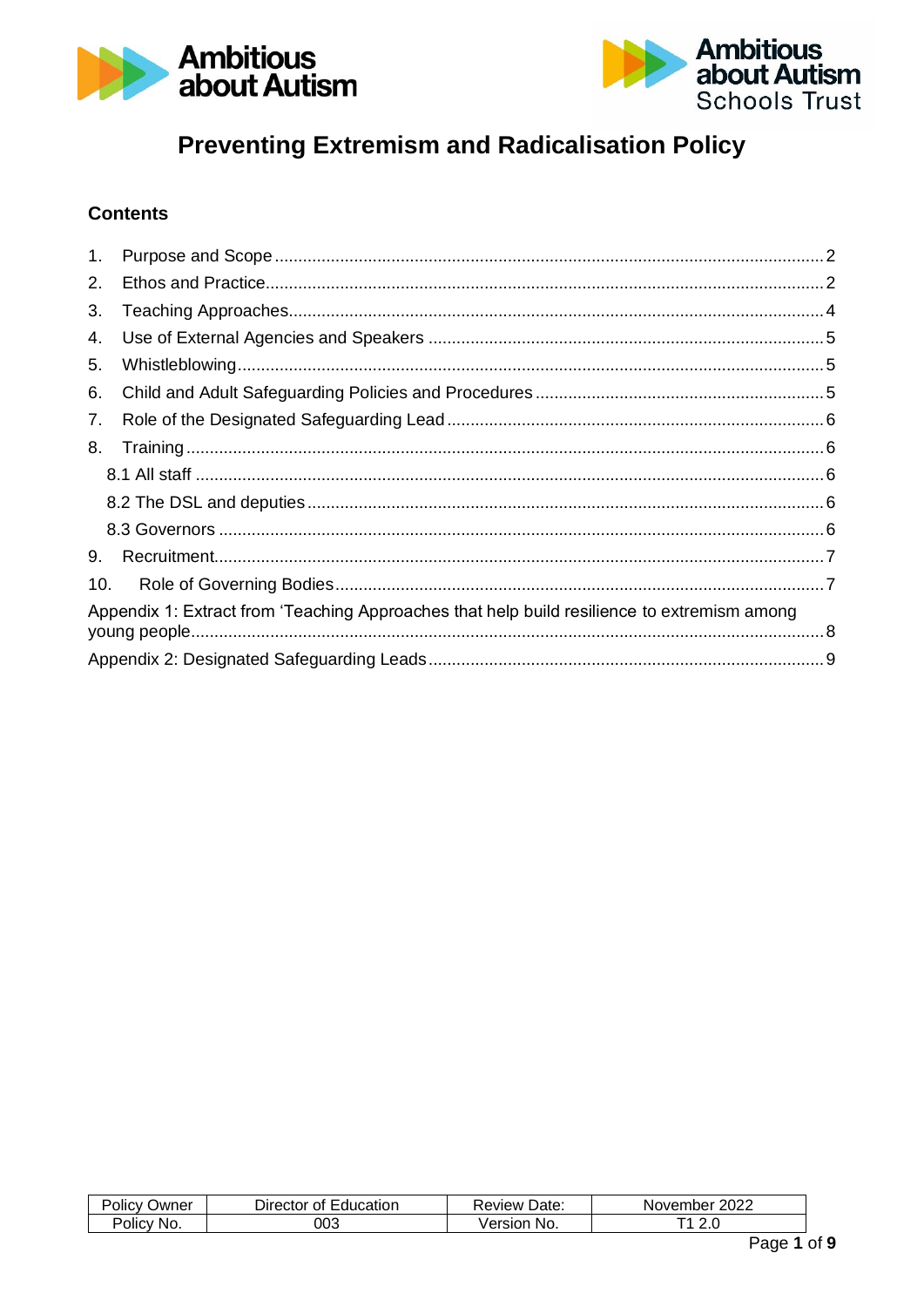## <span id="page-1-0"></span>**1. Purpose and Scope**

Ambitious about Autism and Ambitious about Autism Schools Trust is committed to providing a secure environment for children and young people where they feel safe and are kept safe. All the staff in our charity(s) recognise that Safeguarding is everyone's responsibility irrespective of the role they undertake or whether their role has direct contact or responsibility for children and young people or not.

In adhering to this policy and procedures staff, visitors and volunteers will contribute to our delivery of the outcomes to all children and young people, as set out in [s10 \(2\) of the Children Act 2004.](http://www.legislation.gov.uk/ukpga/2004/31/section/10) This Preventing Extremism and Radicalisation Policy is one element within our overall school/college/charity arrangements to Safeguard and Promote the Welfare of all Children and Adults in line with our statutory duties set out at [s175 of the Education Act 2002](http://www.legislation.gov.uk/ukpga/2002/32/section/175) and Education (Independent School Standards) Regulations 2014.

Our Preventing Extremism and Radicalisation Policy also draws on:

- Guidance in the ["London Child Protection Procedures"](http://www.londoncp.co.uk/)
- DfE Guidance ["Keeping Children Safe in Education"](https://www.gov.uk/government/publications/keeping-children-safe-in-education--2) DCSF Resources ["Learning Together](https://www.radicalisationresearch.org/wp-content/uploads/2015/06/DCSF-Prevent-Schools-Toolkit.pdf)  [to be Safe"](https://www.radicalisationresearch.org/wp-content/uploads/2015/06/DCSF-Prevent-Schools-Toolkit.pdf), ["Prevent: Resources Guide"](https://www.gov.uk/government/publications/protecting-children-from-radicalisation-the-prevent-duty), ["Tackling Extremism in the UK"](https://www.gov.uk/government/publications/tackling-extremism-in-the-uk-report-by-the-extremism-taskforce)
- DfE's ["Teaching Approaches that help Build Resilience to Extremism among Young](https://www.gov.uk/government/publications/teaching-approaches-that-help-to-build-resilience-to-extremism-among-young-people)  [People"](https://www.gov.uk/government/publications/teaching-approaches-that-help-to-build-resilience-to-extremism-among-young-people) and the [Report into Allegations concerning Birmingham Schools arising from the](https://www.gov.uk/government/publications/birmingham-schools-education-commissioners-report)  ['Trojan Horse' letter](https://www.gov.uk/government/publications/birmingham-schools-education-commissioners-report) (Clarke, P., 2014)

This policy covers all aspects of the charity's work with children and young people, and work involving young people conducted in other parts of the charity, such as its policy and influencing work.

This policy such be read in conjunction with the following organisational policies:

- Adult and Child Safeguarding Policies
- Whistleblowing Policy
- Equality and Diversity Policy
- Behaviour Policy
- Professional Code of Conduct
- E-Safety Policy

## <span id="page-1-1"></span>**2. Ethos and Practice**

The [Government Prevent Strategy](https://www.gov.uk/government/publications/prevent-strategy-2011) defines extremism as the

*'Vocal or active opposition to fundamental British values, including democracy, the rule of law, individual liberty and mutual respect and tolerance of different faiths and beliefs; and/or calls for the death of members of our armed forces, whether in this country or overseas'.* 

There is no place for extremist views of any kind in our Schools, College or Charity, whether from internal sources –children and young people, staff, volunteers, governors, trustees or external sources – the community, external agencies or individuals such as parents/carers or Faith Leaders such as Imams, Rabbis etc.

Our children and young people see our Schools/College/Charity as a safe place where they can explore controversial issues safely and where our staff encourage and facilitate this – we have a duty to ensure this happens.

As an organisation we recognise that extremism and exposure to extremist materials and influences can lead to poor outcomes for children and young people and so should be addressed as a safeguarding concern as set out in this policy. We also recognise that if we fail to challenge extremist views, we are failing to protect our children and young people.

| -<br>Jwner<br>טווכי<br>ΩИ  | _<br>Education<br>$-$<br>Jire<br>Οt | Date:<br><b>eview</b> | റററ<br>ember<br>Nover <sub>1</sub><br>'∠U∠∠ ' |
|----------------------------|-------------------------------------|-----------------------|-----------------------------------------------|
| 'olic\<br>No.<br>$\cdot$ v | 003                                 | ∍rsı∩n<br>No.         | 2.J                                           |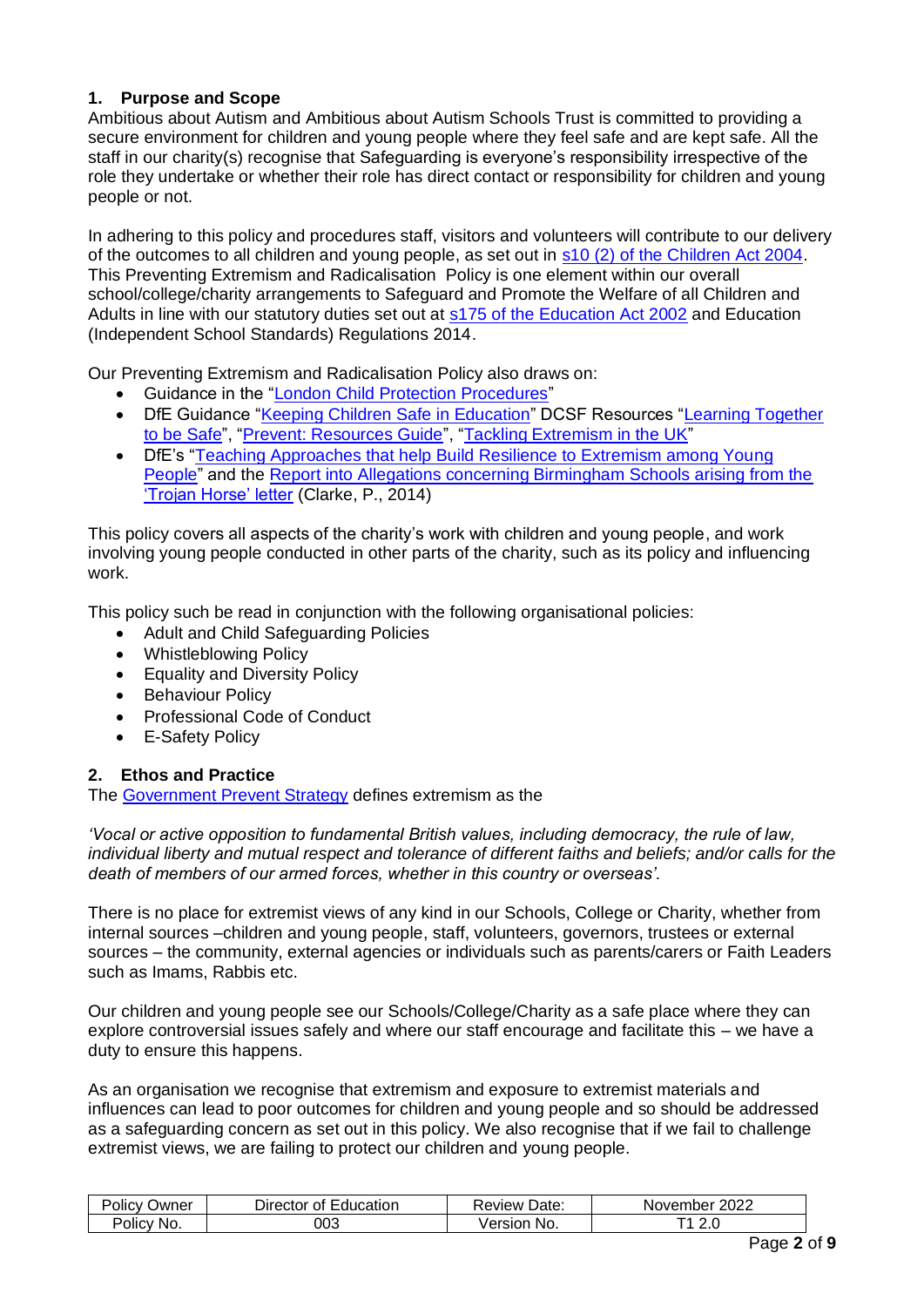Extremists of all persuasions aim to develop destructive relationships between different communities by promoting division, fear and mistrust of others based on ignorance or prejudice and thereby limiting the life chances of young people. Education is a powerful weapon against this; equipping young people with the knowledge, skills and critical thinking, to challenge and debate in an informed way. We therefore will provide a broad and balanced curriculum, delivered by skilled professionals, so that our pupil/learners are enriched, understand and become tolerant of difference and diversity and also to ensure that they thrive, feel valued and are not marginalised.

We are also aware that children and young people can be exposed to extremist influences or prejudiced views from an early age which emanate from a variety of sources and media, including via the internet, and at times pupil/learners may themselves reflect or display views that may be discriminatory, prejudiced or extremist, including using derogatory language. Any prejudice, discrimination or extremist views, including derogatory language, displayed by pupil/learners or staff will always be challenged and where appropriate dealt with in line with our Behaviour Policy for pupil/learners and the Code of Conduct for staff. Where misconduct by a teacher is proven the matter will be referred to the Teaching Regulation Agency for their consideration as to whether a [Prohibition Order](https://www.gov.uk/government/publications/teacher-misconduct-the-prohibition-of-teachers--3) is warranted.

As part of wider safeguarding responsibilities staff will be alert to:

- Disclosures by children and young people of their exposure to the extremist actions, views or materials of others outside of school, such as in their homes or community groups, especially where children and young people have not actively sought these out.
- Graffiti symbols, writing or art work promoting extremist messages or images
- Children and young people accessing extremist material online, including through social networking sites
- Parental reports of changes in behaviour, friendship or actions and requests for assistance
- Partner schools, colleges, local authority services, and police reports of issues affecting children and young people in other schools or settings
- Children and young people voicing opinions drawn from extremist ideologies and narratives
- Use of extremist or 'hate' terms to exclude others or incite violence
- Intolerance of difference, whether secular or religious or, in line with our equalities policy, views based on, but not exclusive to, gender, disability, homophobia, race, colour or culture
- Attempts to impose extremist views or practices on others
- Anti-Western or Anti-British views.

We will closely follow any locally agreed procedure as set out by the host Local Authorities and/or our Safeguarding Children/Adult Partnerships' agreed processes and criteria for safeguarding individuals vulnerable to extremism and radicalisation. In the event of concerns about a person becoming radicalised consideration will be given to using the relevant Local Authority Channel  $process.<sup>1</sup>$ 

 $1$  Channel is a bespoke panel which meets to address issues of individuals who have been identified as being at risk of radicalisation but have not committed any terrorism offence. The Channel Panel meets when a referral has been made and referrals can be made by anyone.

| $\cdots$<br>-<br>שwner<br>'Olicy | Education<br>Director<br>Οt | Date:<br>⊀eview | 2022<br>November |
|----------------------------------|-----------------------------|-----------------|------------------|
| -<br>No.<br><b>POIICV</b>        | 003                         | √ersior<br>NO.  | ⌒<br><u>.</u>    |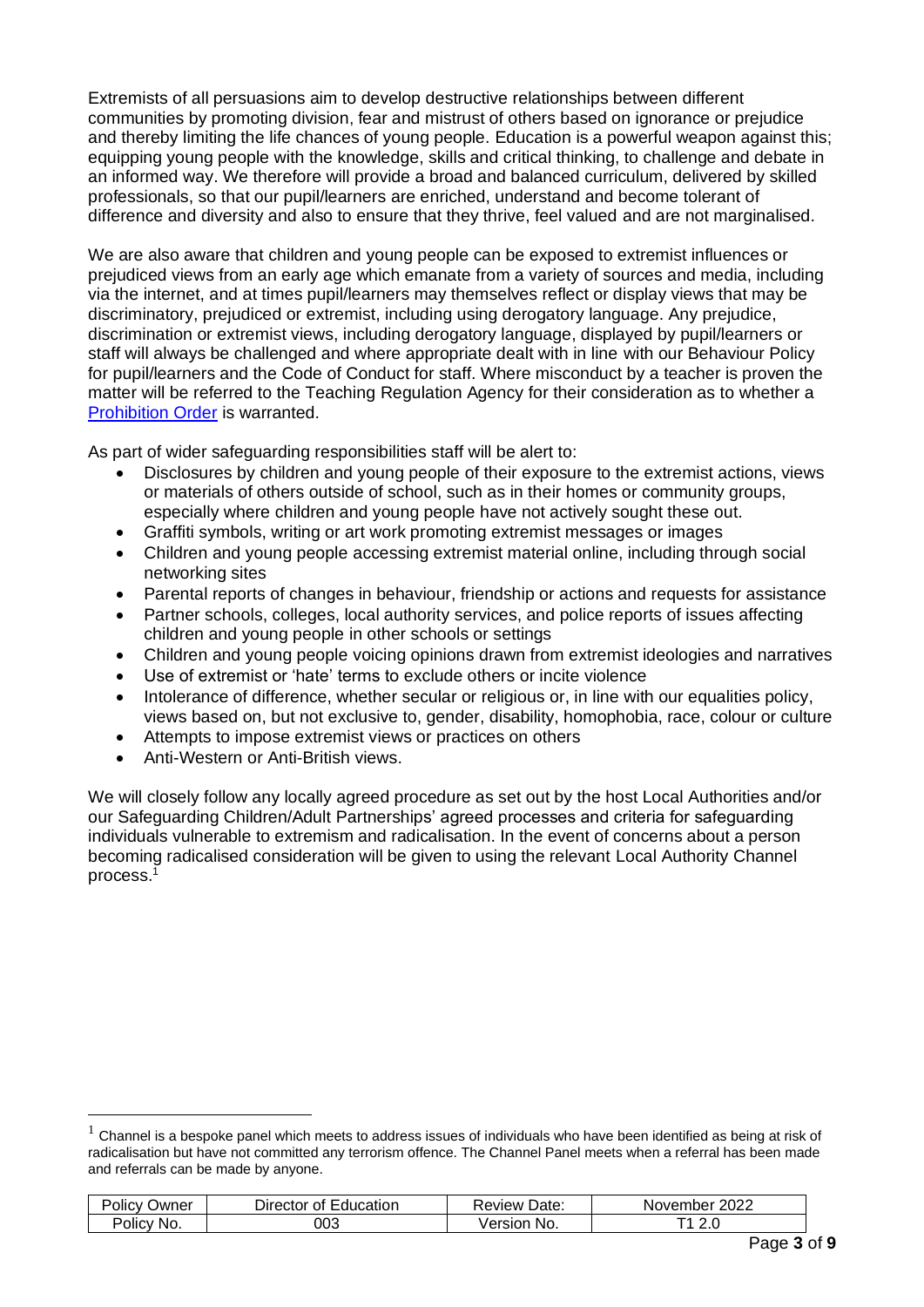## <span id="page-3-0"></span>**3. Teaching Approaches**

We will all strive to eradicate the myths and assumptions that can lead to some young people becoming alienated and disempowered, especially where the narrow approaches children and young people may experience elsewhere may make it harder for them to challenge or question these radical influences. In our Schools, College and Charity this will be achieved by good teaching, primarily via PSHE but also by adopting the methods outlined in the Government's guidance **'**[Teaching Approaches that help Build Resilience to Extremism among Young People"'](https://www.gov.uk/government/publications/teaching-approaches-that-help-to-build-resilience-to-extremism-among-young-people) 

We will ensure that all of our teaching approaches help our children and young people build resilience to extremism and give children and young people a positive sense of identity through the development of critical thinking skills. We will ensure that all of our staff are equipped to recognise extremism and are skilled and confident enough to challenge it.

We will be flexible enough to adapt our teaching approaches, as appropriate, so as to address specific issues so as to become even more relevant to the current issues of extremism and radicalisation. In doing so we will apply the 'key ingredients'<sup>2</sup> for success ensuring we:

- Make a connection with young people through good [teaching] design and a pupil/learner centred approach.
- Facilitate a 'safe space' for dialogue, and
- Equip our children and young people with the appropriate skills, knowledge, understanding and awareness for resilience.

Therefore this approach will be embedded within the ethos of our Schools and College so that children and young people know and understand what safe and acceptable behaviour is in the context of extremism and radicalisation. This will work in conjunction with our School's/College's approach to the spiritual, moral, social and cultural development of children and young people as defined in Ofsted Common Inspection Framework Handbook. Our goal is to build mutual respect and understanding and to promote the use of dialogue, not violence, as a form of conflict resolution.

We will achieve this by using a curriculum that includes:

- Citizenship programmes;
- Open discussion and debate, where appropriate for our children and young people;
- Work on anti-violence and a restorative approach addressed throughout curriculum:
- Focussed educational programmes.

We will also work with local partners, families and communities in our efforts to ensure our Schools, College and Charity understands and embraces our local context and values in challenging extremist views and to assist in the broadening of our pupils'/learners' experiences and horizons. We will help support children and young people who may be vulnerable to such influences as part of our wider safeguarding responsibilities and where we believe a pupil/learner is being directly affected by extremist materials or influences we will ensure that that pupil/learner is offered support. Additionally, in such instances our Schools/College/Charity will seek external support from the Local Authority and/or local partnership structures working to prevent extremism.

In our Schools/College/Charity we will promote the values of democracy, the rule of law, individual liberty, mutual respect and tolerance for those with different faiths and beliefs. We will teach and encourage children and young people to respect one another and to respect and tolerate difference, especially those of a different faith or no faith. It is indeed our most fundamental responsibility to keep our children and young people safe and prepare them for life in modern multi-cultural Britain and globally.

<sup>&</sup>lt;sup>2</sup> See appendix 1 of this policy. Extract from 'Teaching Approaches that help build resilience to extremism among young people'

| Jwner<br>olicy | $-$<br>Education<br>⊃ırector<br>Οt | Date:<br>≺eview      | 2022<br>November |
|----------------|------------------------------------|----------------------|------------------|
| 'olıc∖<br>No.  | 003                                | ersion<br>No.<br>− ד | <u>. . u</u>     |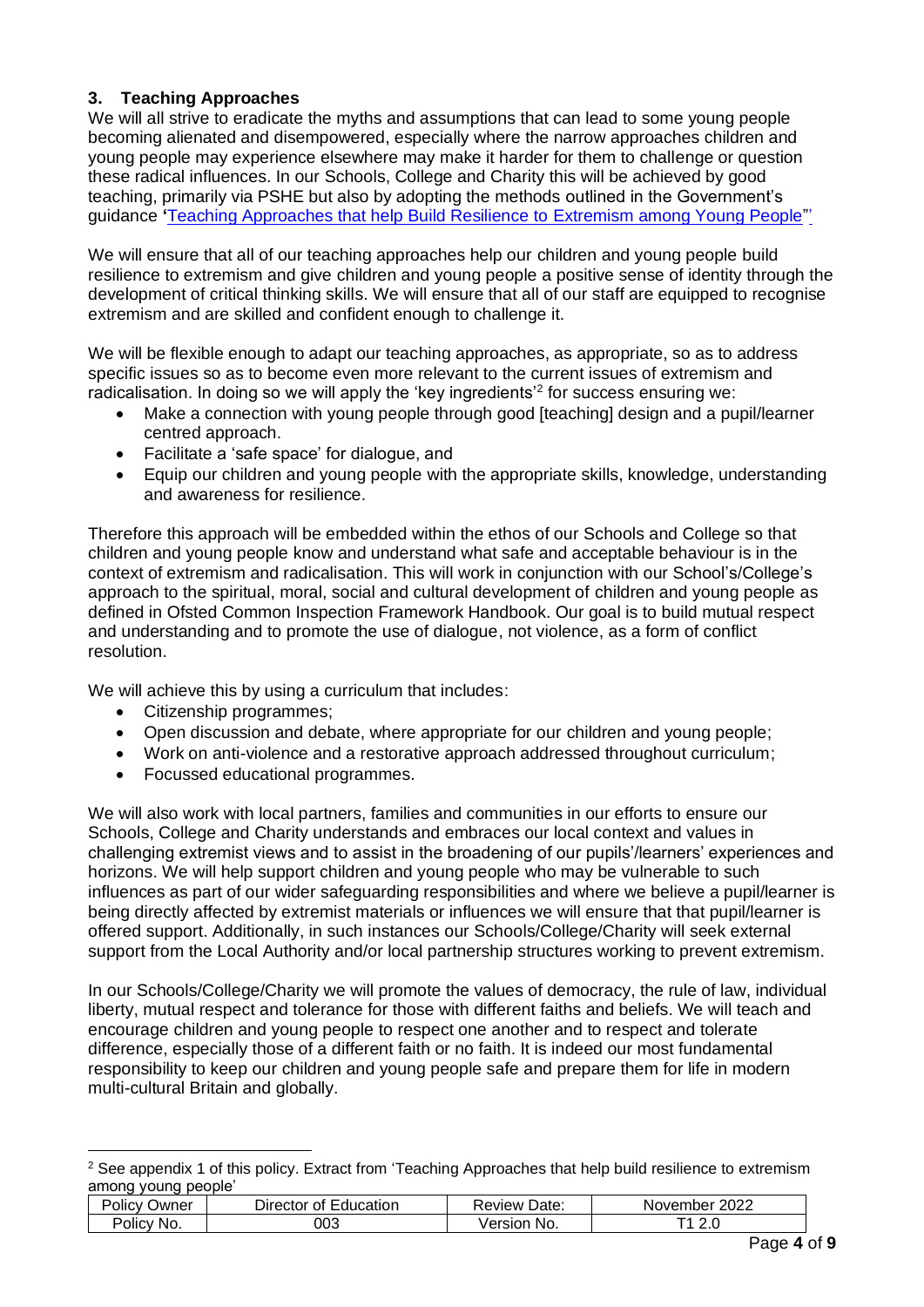## <span id="page-4-0"></span>**4. Use of External Agencies and Speakers**

We encourage the use of external agencies or speakers to enrich the experiences of our children and young people; however we will positively vet those external agencies, individuals or speakers who we engage to provide such learning opportunities or experiences for our children and young people and who offer training to our staff team. To do this we will use our Local Authority's guidance for Managing the Work of External Agencies.

Such vetting is to ensure that we do not unwittingly use agencies that contradict each other with their messages or that are inconsistent with, or are in complete opposition to, our values and ethos. We must be aware that in some instances the work of external agencies may not directly be connected with the rest of the curriculum so we need to ensure that this work is of benefit to all children and young people.

Our Schools/College/Charity will therefore assess the suitability and effectiveness of input from external agencies or individuals to ensure that:

- Any messages communicated to children and young people are consistent with the ethos of the Schools/College/Charity and do not marginalise any communities, groups or individuals;
- Any messages do not seek to glorify criminal activity or violent extremism or seek to radicalise children and young people through extreme or narrow views of faith, religion or culture or other ideologies;
- Activities are properly embedded in the curriculum and clearly mapped to schemes of work to avoid contradictory messages or duplication;
- Activities are matched to the needs of children and young people;
- Activities are carefully evaluated by Schools/College to ensure that they are effective.

We recognise, however, that the ethos of our Schools/College/Charity is to encourage children and young people to understand opposing views and ideologies, appropriate to their age, needs, understanding and abilities, and to be able to actively engage with them in informed debate, and we may use external agencies or speakers to facilitate and support this.

By delivering a broad and balanced curriculum, augmented by the use of external sources where appropriate, we will strive to ensure our children and young people recognise risk and build resilience to manage any such risk themselves where appropriate to their age and ability but also to help children and young people develop the critical thinking skills needed to engage in informed debate.

#### <span id="page-4-1"></span>**5. Whistleblowing**

Where there are concerns of extremism or radicalisation, children and young people and staff will be encouraged to make use of our internal systems to whistleblow or raise any issue in confidence. Please refer to the Ambitious about Autism Whistleblowing Policy.

#### <span id="page-4-2"></span>**6. Child and Adult Safeguarding Policies and Procedures**

Staff will be alert to the fact that whilst Extremism and Radicalisation is broadly a safeguarding issue there may be some instances where a child or young person may be at direct risk of harm or neglect. For example; this could be due to a child or young person displaying risky behaviours in terms of the activities they are involved in or the groups they are associated with or staff may be aware of information about a child's/young person's family that may equally place a child/young person at risk of harm. (These examples are for illustration and are not definitive or exhaustive). Therefore all staff at our Schools/College (including visiting staff, volunteers, contractors, and students on placement) are required to report instances where they believe a child/young person may be at risk of harm or neglect to the appropriate Designated Safeguarding Lead.

| -<br>שwner<br>OIICV  | $\overline{\phantom{0}}$<br>Education<br>⊃ırector<br>Οt | Date:<br>eview       | ∩∩∩<br>November<br>ZUZZ |
|----------------------|---------------------------------------------------------|----------------------|-------------------------|
| No.<br><b>POIICV</b> | 003                                                     | Version<br><b>No</b> | -<br>┳<br><u>.</u>      |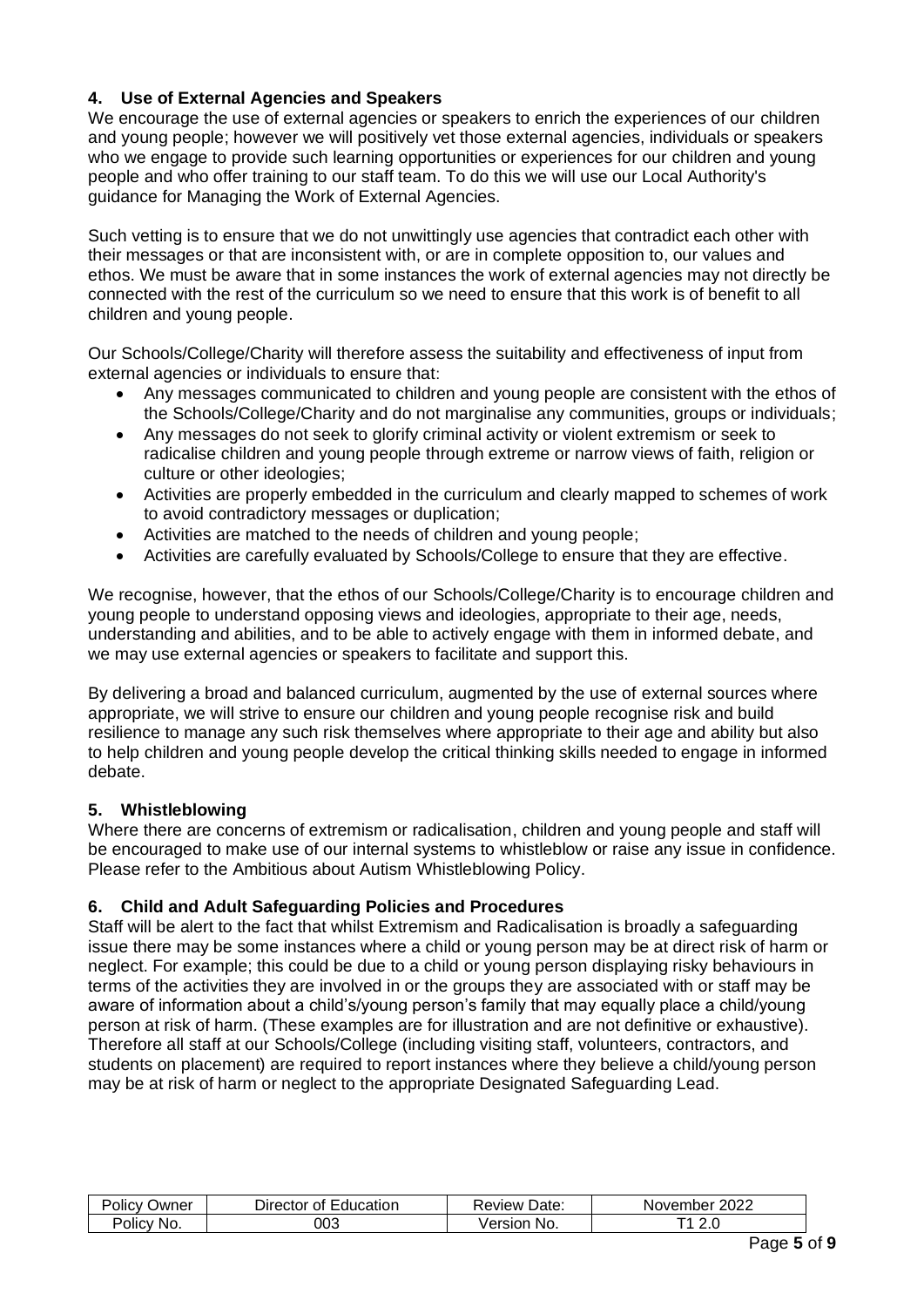## <span id="page-5-0"></span>**7. Role of the Designated Safeguarding Lead**

The Designated Safeguarding Leads (DSL) are the local 'experts' (referred to in the guidance as the single point of contact or SPoC) for staff, and others, who may have concerns about a child's/young person's safety or well-being and are the first point of contact for external agencies.

Our DSLs are the Assistant Head(Pupil Development, Welfare and Behaviour) of TreeHouse School, The Assistant Headteacher (Pastoral) of The Rise School and the Assistant Principal (PDWB) of The Ambitious College.

The Director of Education is the Charity Lead and has overall responsibility for safeguarding. In the absence of the Director of Education the Heads of Service of TreeHouse, The Rise or Ambitious College will deputise.

During term time, the DSL will be available during school hours for staff to discuss any safeguarding concerns. In the absence of the DSL the Heads of Service of TreeHouse, The Rise or Ambitious College will deputise.

See Appendix 2 for a full chart of DSLs and Deputy DSLs.

If the DSL and deputy/deputies are not available, the Director of Education will act as cover (for example, during out-of-hours/out-of-term activities).

The Designated Safeguarding Lead works in line with the responsibilities as set out at Annex B of the DfE Guidance 'Keeping Children Safe in Education'.

#### <span id="page-5-1"></span>**8. Training**

#### <span id="page-5-2"></span>**8.1 All staff**

All staff members will undertake safeguarding and child protection training at induction, including on whistleblowing procedures, to ensure they understand Ambitious about Autism/Ambitious about Autism Schools Trust safeguarding systems and their responsibilities, and can identify signs of possible abuse or neglect. This training will be regularly updated and will be in line with advice from our local safeguarding children board.

All staff will have training on the government's anti-radicalisation strategy, Prevent, to enable them to identify children at risk of being drawn into terrorism and to challenge extremist ideas.

Staff will also receive regular safeguarding and child protection updates (for example, through emails, e-bulletins and staff meetings) as required, but at least annually.

Agency/supply staff and volunteers will receive appropriate training, if applicable.

#### <span id="page-5-3"></span>**8.2 The DSL and deputies**

The DSL and deputies will undertake child protection and safeguarding training at least every 2 years.

In addition, they will update their knowledge and skills at regular intervals and at least annually (for example, through e-bulletins, meeting other DSLs, or taking time to read and digest safeguarding developments).

<span id="page-5-4"></span>They will also undertake Prevent awareness training at least every 3 years.

#### **8.3 Governors**

All Trustees and Governors receive training about safeguarding, to make sure they have the knowledge and information needed to perform their functions and understand their responsibilities.

| $\cdots$<br>⊃wner<br>olicv' | -<br>⊃ırector<br>Education<br>Οt | -<br>Date:<br><i>s</i> eview | 2022<br>November |
|-----------------------------|----------------------------------|------------------------------|------------------|
| olicv'                      | 003                              | /ersion                      | ╭                |
| No.                         |                                  | N0                           | <u>. . u</u>     |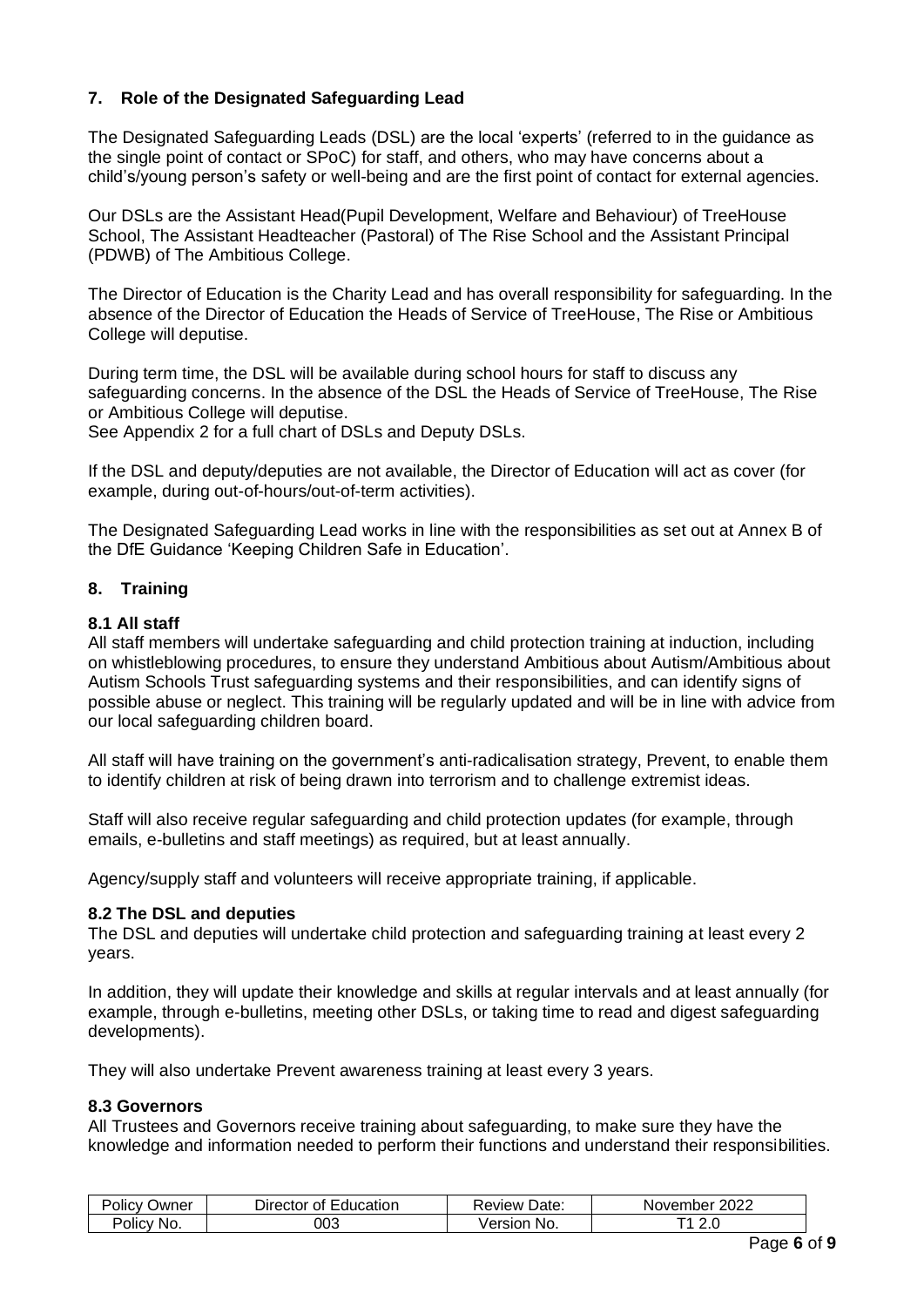#### <span id="page-6-0"></span>**9. Recruitment**

The arrangements for recruiting all staff, permanent and volunteer, will follow guidance for safer recruitment best practice in education settings, including, but not limited to, ensuring that Disclosure and Barring Service (DBS) checks are always made at the appropriate level, that references are always received and checked and that we complete and maintain a single central record of such vetting checks.

We will apply safer recruitment best practice principles and sound employment practice in general and in doing so will deny opportunities for inappropriate recruitment or advancement. We will be alert to the possibility that persons may seek to gain positions within our charity so as to unduly influence our Schools/College/Charity's character and ethos. We are aware that such persons seek to limit the opportunities for our children and young people thereby rendering them vulnerable to extremist views and radicalisation as a consequence.

Therefore, by adhering to safer recruitment best practice techniques and by ensuring that there is an on-going culture of vigilance within our school and staff team we will minimise the opportunities for extremist views to prevail.

#### <span id="page-6-1"></span>**10. Role of Governing Bodies**

The Governing Bodies of our TreeHouse School, Ambitious College and The Rise Free School will undertake appropriate training to ensure that they are clear about their roles and the parameters of their responsibilities as Governors, including their statutory safeguarding duties. The Governing Bodies will support the ethos and values of our school/college and will support the school/college in tackling extremism and radicalisation.

Details of our Governing Bodies will be published on our website to promote transparency.

The Governing Bodies will challenge the senior management team on the delivery of this policy and monitor its effectiveness.

This policy will be reviewed **annually** by the Director of Education. At every review, it will be approved by the full Education Committee and will be provided to the Governing Body for information.

| <br>-<br>שwner<br>'Olicv | $\overline{\phantom{0}}$<br>⊃ırector<br>Education<br>Οt | Date:<br>Review      | 2022<br>≅mber <sub>-</sub><br>Nover. |
|--------------------------|---------------------------------------------------------|----------------------|--------------------------------------|
| .<br>No.<br>olicv'،      | 003                                                     | ersion<br>NO.<br>7er | <u>. . u</u>                         |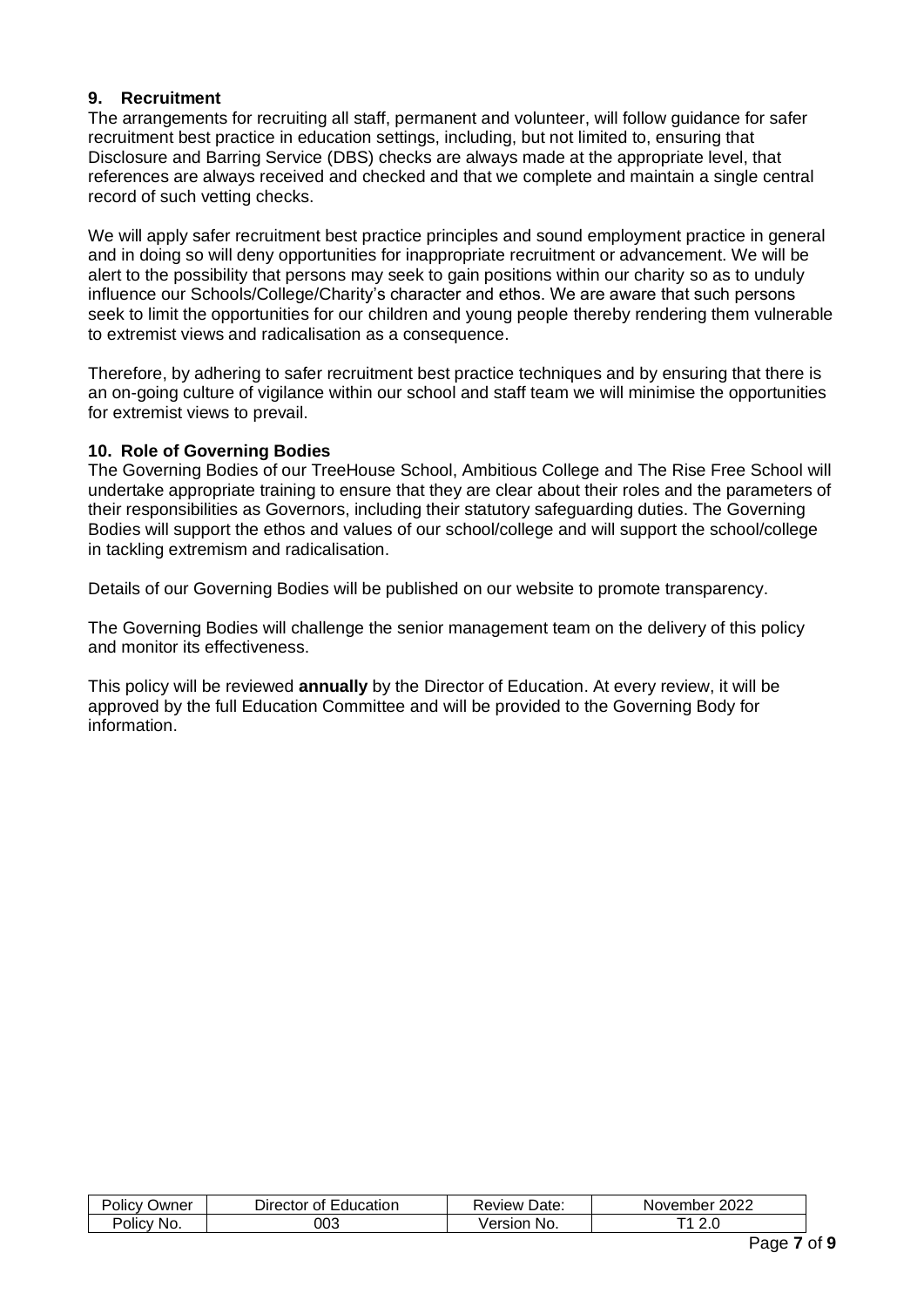## **Appendix 1: Extract from 'Teaching Approaches that help build resilience to extremism among young people**

<span id="page-7-0"></span>

|                                                                             | <b>PUSH FACTORS</b> - factors that<br>push an individual/ make an<br>individual vulnerable to extremist<br>messages |                                                        | <b>KEY INGREDIENTS</b><br>Teacher confidence in many cases it will be the use of existing<br>teaching skills and methods which may well be the most effective<br>approach. From prison settings, staff who are more confident in their | <b>PULL FACTORS</b> - Factors that<br>draw young people into extremist<br>messages |
|-----------------------------------------------------------------------------|---------------------------------------------------------------------------------------------------------------------|--------------------------------------------------------|----------------------------------------------------------------------------------------------------------------------------------------------------------------------------------------------------------------------------------------|------------------------------------------------------------------------------------|
|                                                                             | Lack of excitement; frustration                                                                                     |                                                        | abilities tend to perform much better even though they have not<br>received specialist training                                                                                                                                        | Charismatic/confident<br>individuals (recruiters).                                 |
|                                                                             | Lack of sense of achievement - seen as                                                                              |                                                        | <b>Teacher attitudes and behaviours</b>                                                                                                                                                                                                |                                                                                    |
|                                                                             | significant. 'lack of purpose' // Confidence in                                                                     |                                                        | . Willingness to admit you don't know                                                                                                                                                                                                  | Networks/sense of belonging                                                        |
|                                                                             | the future, life goals.                                                                                             |                                                        | •Acknowledging controversial issues exist                                                                                                                                                                                              |                                                                                    |
|                                                                             | Lack of an outlet for views.                                                                                        |                                                        | .Awareness that I have a role to play                                                                                                                                                                                                  |                                                                                    |
|                                                                             | Gaps in knowledge or                                                                                                |                                                        | .Willingness to turn to others for help when you don't know about<br>something                                                                                                                                                         | Broader community views<br>which enable or do not                                  |
|                                                                             | understanding of Islam - both                                                                                       |                                                        | <b>Specific knowledge:</b>                                                                                                                                                                                                             | oppose extremism.                                                                  |
|                                                                             | young people and their<br>parents                                                                                   |                                                        | . Understanding other cultures and religions as well as alternative<br>values and beliefs (whilst being careful to avoid 'othering')                                                                                                   |                                                                                    |
|                                                                             |                                                                                                                     | Sense of injustice                                     | . Knowledge of an alternative values framework                                                                                                                                                                                         |                                                                                    |
|                                                                             |                                                                                                                     |                                                        | Teaching practice/pedagogy:                                                                                                                                                                                                            | Persuasive, clear messages.<br>Exploiting knowledge gaps                           |
| Actual or perceived humiliating<br>experiences. (Including bullying, racial |                                                                                                                     |                                                        | . Boosting critical thinking (seeing through propaganda, singular<br>messages etc)                                                                                                                                                     |                                                                                    |
|                                                                             | discrimination as well as perceived humiliating<br>experiences. Perhaps linked closely to sense of                  |                                                        | . Helping to see multiple perspectives                                                                                                                                                                                                 |                                                                                    |
|                                                                             | injustice)                                                                                                          |                                                        | · Using multiple resources/methods                                                                                                                                                                                                     |                                                                                    |
|                                                                             |                                                                                                                     | Exclusion - Jack                                       | -Embedding or sustaining dialogue following specialist interventions.                                                                                                                                                                  |                                                                                    |
|                                                                             |                                                                                                                     | of belonging to<br>peer or                             | . Enabling students to tackle difficult issues.                                                                                                                                                                                        |                                                                                    |
|                                                                             |                                                                                                                     | community<br>networks,<br>associations etc.            | . Linking school work to the wider community<br>. Drawing evidence from across the curriculum                                                                                                                                          |                                                                                    |
| study                                                                       |                                                                                                                     | Below the line: factors that are out of scope of this! | . Developing in young people a sense of multiple identities, help young<br>people become aware of, and comfortable with, multiple personal<br>identity                                                                                 |                                                                                    |
|                                                                             |                                                                                                                     | Disaffection with                                      | Other factors<br>Support from senior leaders                                                                                                                                                                                           | Sense of dignity and importance<br>and loyalty                                     |
|                                                                             | Disruptive home life.                                                                                               | wider societal<br><i>issues</i>                        |                                                                                                                                                                                                                                        | Exciting (non-teaching) activities.                                                |
|                                                                             |                                                                                                                     |                                                        | Pupil support processes                                                                                                                                                                                                                | Sense of purpose in life.                                                          |
|                                                                             |                                                                                                                     |                                                        |                                                                                                                                                                                                                                        |                                                                                    |

| Polic∨ | Director of | Date:   | 2022     |
|--------|-------------|---------|----------|
| שwner  | Education   | Review  | November |
| Policy | 003         | Version | ┰ィ       |
| No.    |             | No.     | 2.U      |